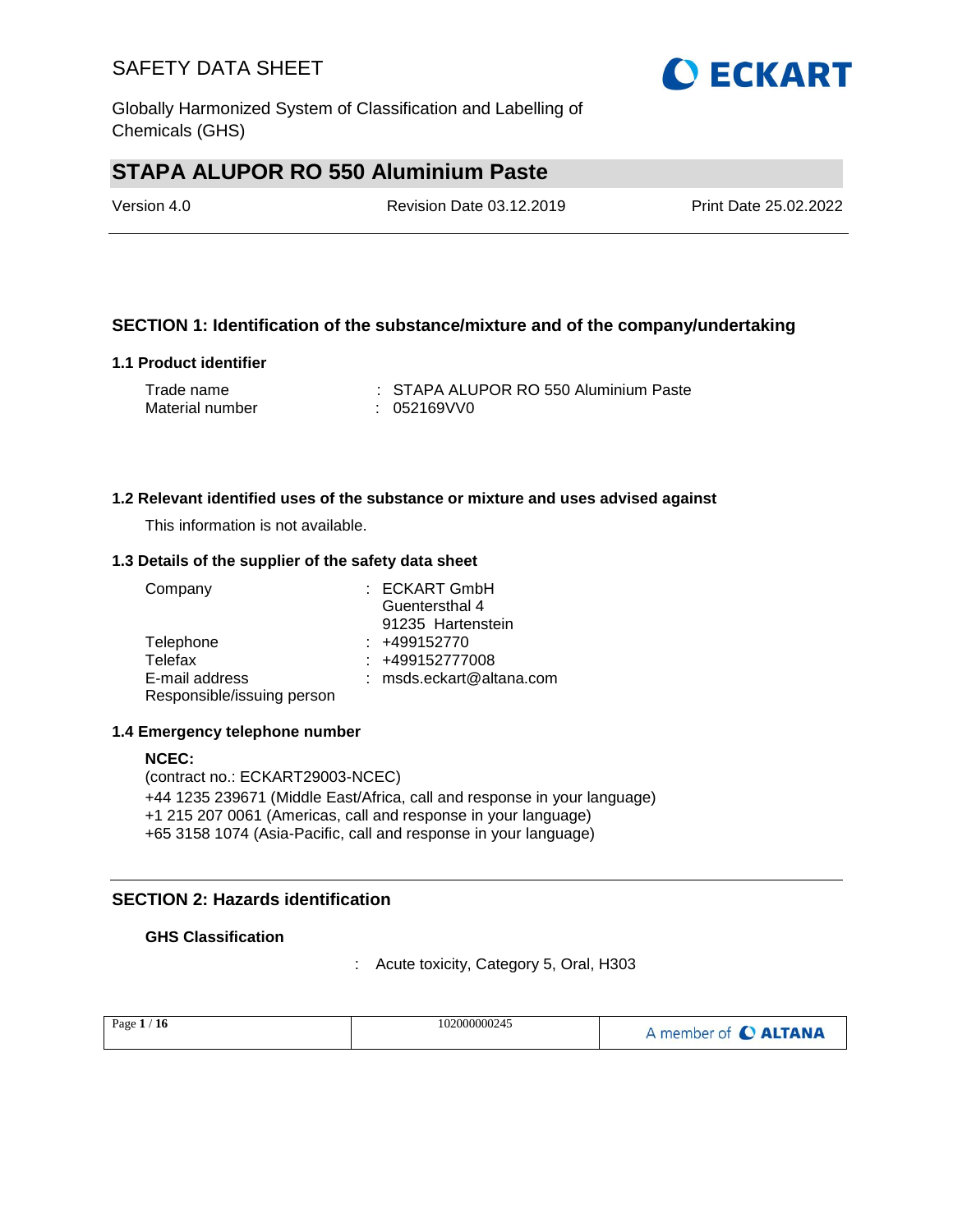

Globally Harmonized System of Classification and Labelling of Chemicals (GHS)

# **STAPA ALUPOR RO 550 Aluminium Paste**

| Version 4.0 | Revision Date 03.12.2019 | <b>Print Date 25.02.2022</b> |
|-------------|--------------------------|------------------------------|
|             |                          |                              |

# **GHS-Labelling** Signal word : Warning Hazard statements : H303: May be harmful if swallowed. Precautionary statements : **Response:**  P312 Call a POISON CENTER/doctor if you feel unwell.

#### **Hazardous components which must be listed on the label**

| <b>Identification</b> | CAS-No.  |
|-----------------------|----------|
| 2,2'-oxydiethanol     | 111-46-6 |

#### **Other hazards which do not result in classification**

Combustible Solids

#### **SECTION 3: Composition/information on ingredients**

Substance name : . Substance No. **:**  $\qquad \qquad$  :

#### **Hazardous components**

| Chemical name                 | CAS-No.<br>EINECS-No.  | Classification and<br>labelling | Concentration[%] |
|-------------------------------|------------------------|---------------------------------|------------------|
| aluminium powder (stabilised) | 7429-90-5<br>231-072-3 | Flam. Sol.;1;H228               | $50 - 100$       |
| 2,2'-oxybisethanol            | 111-46-6<br>203-872-2  | Acute $Tox$ : 4; H302           | $25 - 50$        |

For the full text of the H-Statements mentioned in this Section, see Section 16.

| Page $2/16$ | 102000000245 | A member of C ALTANA |
|-------------|--------------|----------------------|
|             |              |                      |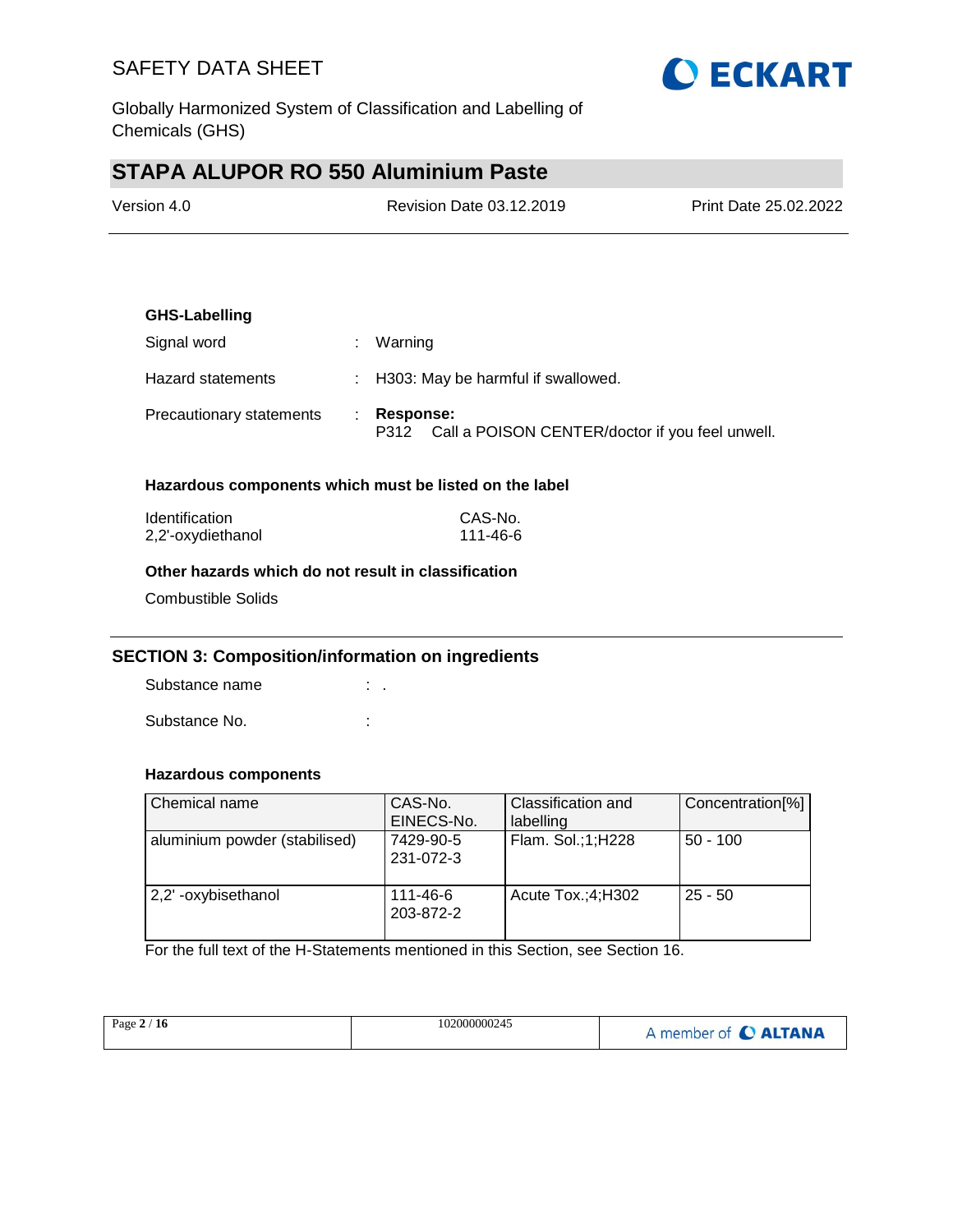Globally Harmonized System of Classification and Labelling of Chemicals (GHS)

# **STAPA ALUPOR RO 550 Aluminium Paste**

Version 4.0 Revision Date 03.12.2019 Print Date 25.02.2022

**O ECKART** 

#### **SECTION 4: First aid measures**

#### **4.1 Description of first aid measures**

| General advice          | : Move the victim to fresh air.<br>Do not leave the victim unattended.                                                                                                          |
|-------------------------|---------------------------------------------------------------------------------------------------------------------------------------------------------------------------------|
|                         | Move out of dangerous area.<br>Show this safety data sheet to the doctor in attendance.                                                                                         |
| If inhaled              | : If unconscious, place in recovery position and seek medical<br>advice.<br>If symptoms persist, call a physician.                                                              |
| In case of skin contact | : Wash off immediately with soap and plenty of water.                                                                                                                           |
| In case of eye contact  | : Flush eyes with water as a precaution.<br>Remove contact lenses.<br>Keep eye wide open while rinsing.<br>If eye irritation persists, consult a specialist.                    |
|                         | Immediately flush eye(s) with plenty of water.                                                                                                                                  |
| If swallowed            | : Keep respiratory tract clear.<br>Do not give milk or alcoholic beverages.<br>Never give anything by mouth to an unconscious person.<br>If symptoms persist, call a physician. |

#### **4.2 Most important symptoms and effects, both acute and delayed**

This information is not available.

#### **4.3 Indication of any immediate medical attention and special treatment needed**

This information is not available.

| 102000000245<br>Page $3/16$<br>A member of C ALTANA |
|-----------------------------------------------------|
|-----------------------------------------------------|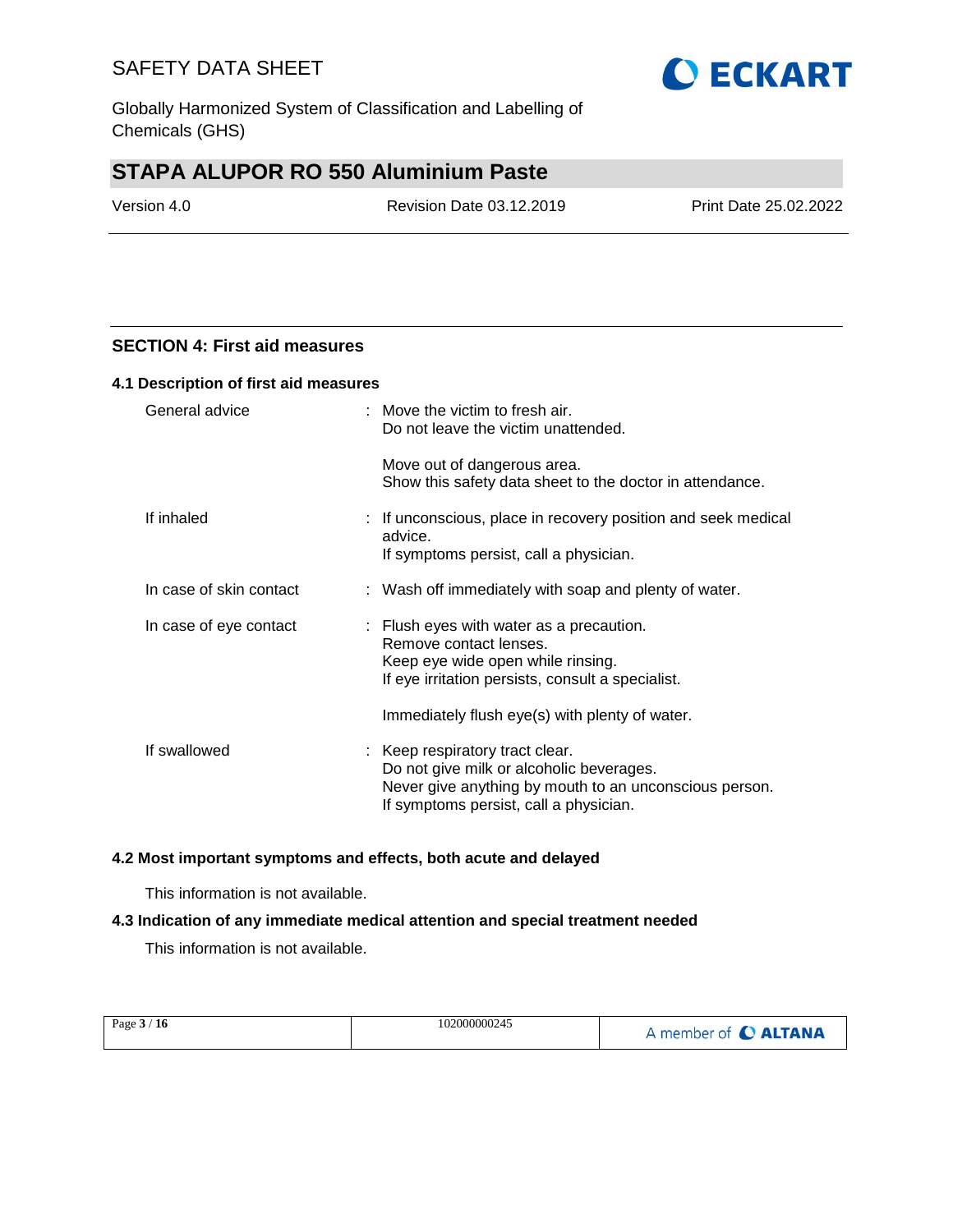Globally Harmonized System of Classification and Labelling of Chemicals (GHS)

# **STAPA ALUPOR RO 550 Aluminium Paste**

Version 4.0 Revision Date 03.12.2019 Print Date 25.02.2022

### **SECTION 5: Firefighting measures**

#### **5.1 Extinguishing media**

| Suitable extinguishing media      | : Dry sand, Special powder against metal fire   |
|-----------------------------------|-------------------------------------------------|
| Unsuitable extinguishing<br>media | : Water, Foam, ABC powder, Carbon dioxide (CO2) |

#### **5.2 Special hazards arising from the substance or mixture**

This information is not available.

#### **5.3 Advice for firefighters**

| Special protective equipment<br>for firefighters | : Use personal protective equipment.                                                                                                                   |
|--------------------------------------------------|--------------------------------------------------------------------------------------------------------------------------------------------------------|
|                                                  | Wear self-contained breathing apparatus for firefighting if<br>necessary.                                                                              |
| Further information                              | : Standard procedure for chemical fires. Use extinguishing<br>measures that are appropriate to local circumstances and the<br>surrounding environment. |

#### **SECTION 6: Accidental release measures**

#### **6.1 Personal precautions, protective equipment and emergency procedures**

| Personal precautions | : Avoid dust formation.            |
|----------------------|------------------------------------|
|                      | Evacuate personnel to safe areas.  |
|                      | Use personal protective equipment. |
|                      | Remove all sources of ignition.    |

#### **6.2 Environmental precautions**

Environmental precautions : Prevent further leakage or spillage if safe to do so.

| Page $4/16$ | 102000000245 | A member of C ALTANA |
|-------------|--------------|----------------------|
|             |              |                      |

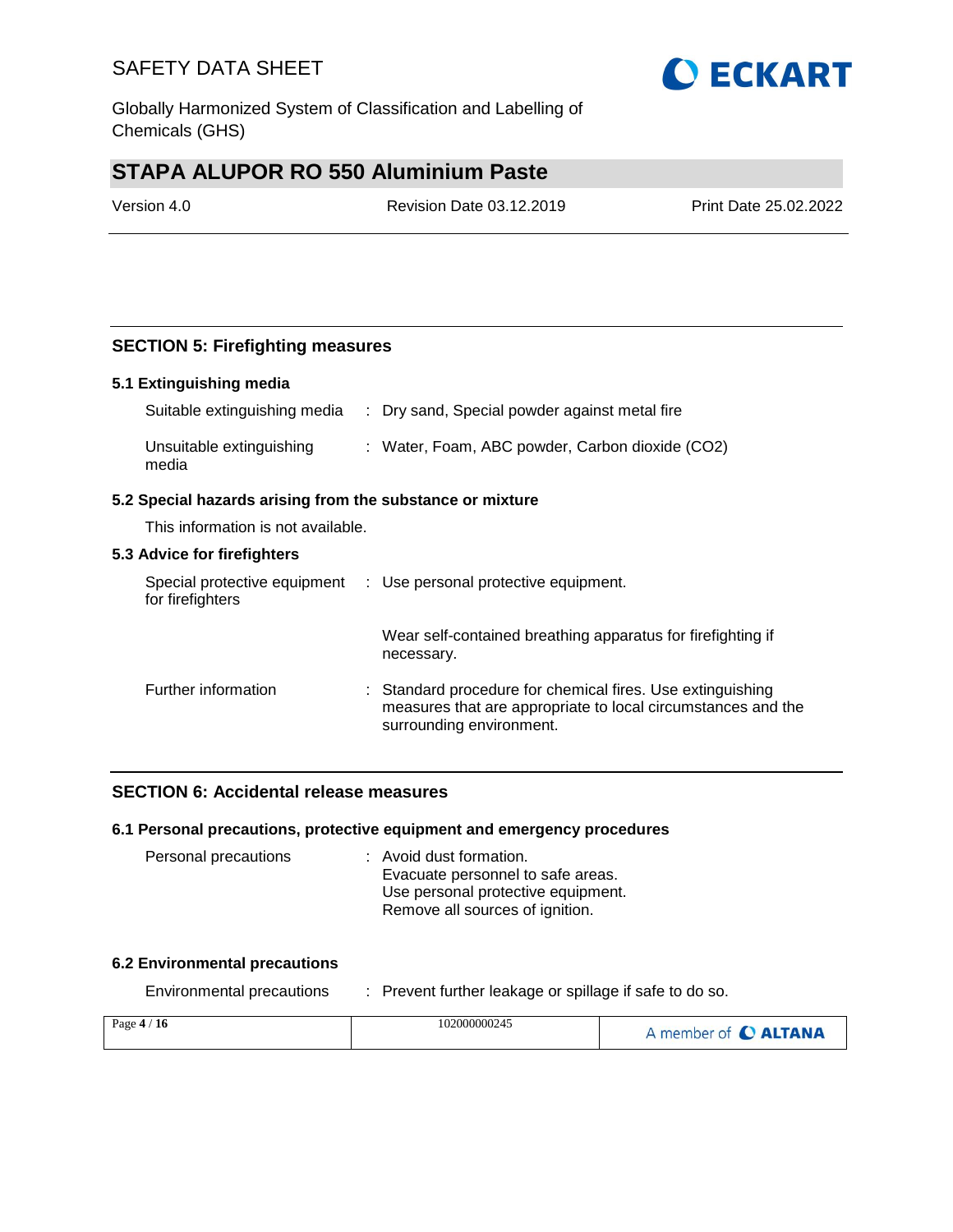

Globally Harmonized System of Classification and Labelling of Chemicals (GHS)

# **STAPA ALUPOR RO 550 Aluminium Paste**

| Version 4.0 | <b>Revision Date 03.12.2019</b> | Print Date 25.02.2022 |
|-------------|---------------------------------|-----------------------|
|             |                                 |                       |

If the product contaminates rivers and lakes or drains inform respective authorities.

#### **6.3 Methods and materials for containment and cleaning up**

| Methods for cleaning up | : Use mechanical handling equipment.<br>Soak up with inert absorbent material (e.g. sand, silica gel,<br>acid binder, universal binder, sawdust). |
|-------------------------|---------------------------------------------------------------------------------------------------------------------------------------------------|
|                         | Do not flush with water.<br>Keep in suitable, closed containers for disposal.                                                                     |

#### **6.4 Reference to other sections**

For personal protection see section 8.

#### **SECTION 7: Handling and storage**

#### **7.1 Precautions for safe handling**

| Advice on safe handling                            | : Keep away from heat and sources of ignition. Avoid dust<br>formation. Ensure adequate ventilation.                                                                                                                                                                          |
|----------------------------------------------------|-------------------------------------------------------------------------------------------------------------------------------------------------------------------------------------------------------------------------------------------------------------------------------|
|                                                    | Avoid formation of respirable particles. Do not breathe<br>vapours/dust. For personal protection see section 8. Smoking,<br>eating and drinking should be prohibited in the application<br>area. Dispose of rinse water in accordance with local and<br>national regulations. |
| Advice on protection against<br>fire and explosion | : Keep away from open flames, hot surfaces and sources of<br>ignition. Earthing of containers and apparatuses is essential.                                                                                                                                                   |
|                                                    | Normal measures for preventive fire protection.                                                                                                                                                                                                                               |
| Hygiene measures                                   | : When using do not eat or drink. When using do not smoke.<br>Wash hands before breaks and at the end of workday.                                                                                                                                                             |

#### **7.2 Conditions for safe storage, including any incompatibilities**

| Page $5/16$ | 102000000245 | A member of <b>C ALTANA</b> |
|-------------|--------------|-----------------------------|
|-------------|--------------|-----------------------------|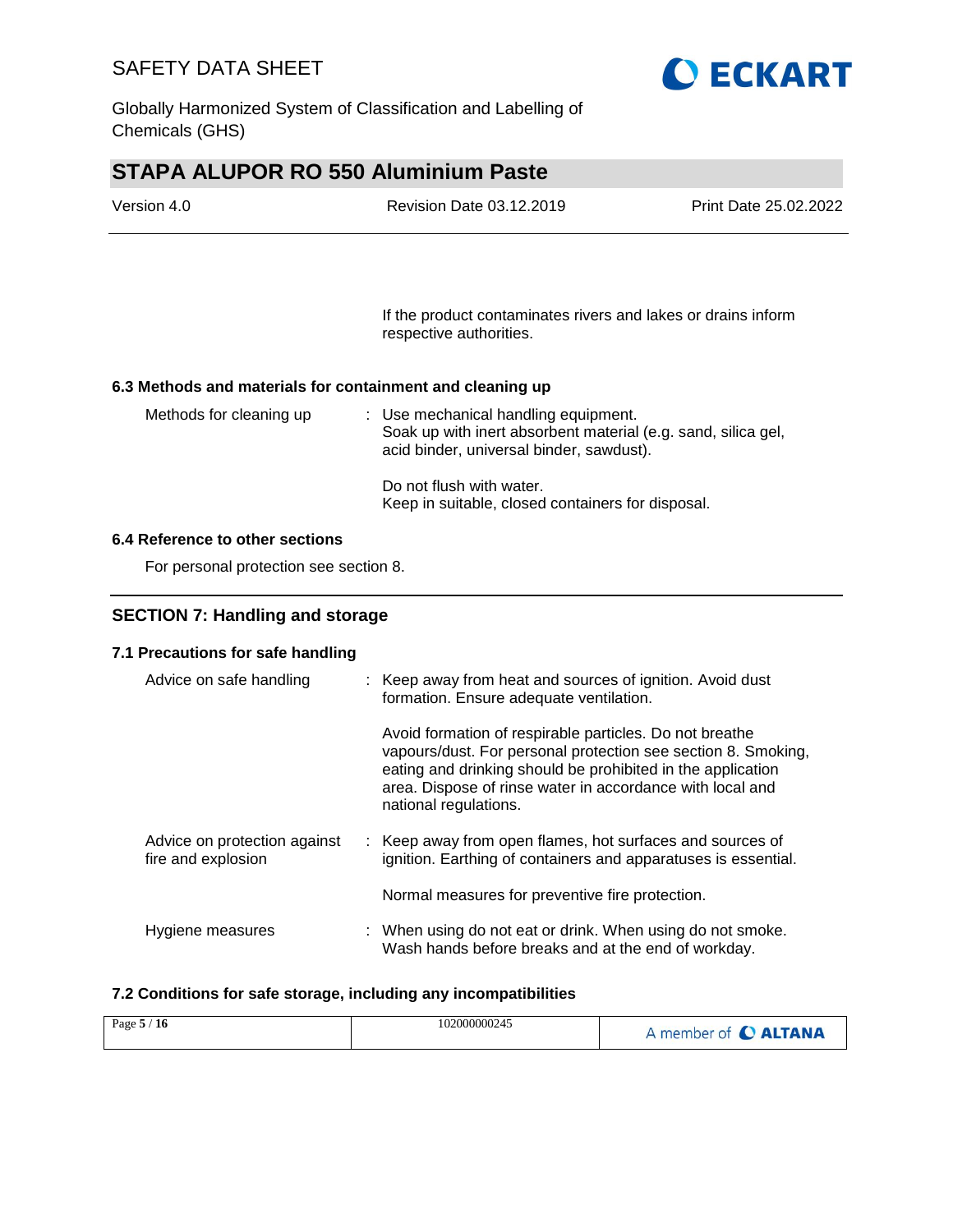

Globally Harmonized System of Classification and Labelling of Chemicals (GHS)

| <b>STAPA ALUPOR RO 550 Aluminium Paste</b>       |                                                                                                                                                                                                                                                                        |                       |  |
|--------------------------------------------------|------------------------------------------------------------------------------------------------------------------------------------------------------------------------------------------------------------------------------------------------------------------------|-----------------------|--|
| Version 4.0                                      | Revision Date 03.12.2019                                                                                                                                                                                                                                               | Print Date 25,02,2022 |  |
|                                                  |                                                                                                                                                                                                                                                                        |                       |  |
| Requirements for storage<br>areas and containers | : Keep container tightly closed in a dry and well-ventilated<br>place. Electrical installations / working materials must comply<br>with the technological safety standards.                                                                                            |                       |  |
|                                                  | Store in original container. Keep containers tightly closed in a<br>cool, well-ventilated place. Keep container closed when not in<br>use. Keep away from sources of ignition - No smoking.                                                                            |                       |  |
| Further information on<br>storage conditions     | : Protect from humidity and water. Do not allow to dry.                                                                                                                                                                                                                |                       |  |
| Advice on common storage                         | : Do not store together with oxidizing and self-igniting products.<br>Never allow product to get in contact with water during<br>storage. Keep away from oxidizing agents, strongly alkaline<br>and strongly acid materials in order to avoid exothermic<br>reactions. |                       |  |
| Other data                                       | No decomposition if stored and applied as directed.                                                                                                                                                                                                                    |                       |  |

### **7.3 Specific end use(s)**

This information is not available.

### **SECTION 8: Exposure controls/personal protection**

### **8.1 Control parameters**

### **Germany:**

| Components                                 | CAS-No.   | Value type<br>(Form of<br>exposure) | Control<br>parameters | Update     | <b>Basis</b> |
|--------------------------------------------|-----------|-------------------------------------|-----------------------|------------|--------------|
| aluminium<br>powder<br>(stabilised)        | 7429-90-5 | AGW (Inhalable<br>fraction)         | $10 \text{ mg/m}$     | 2014-04-02 | DE TRGS 900  |
| Peak-limit: excursion<br>factor (category) |           | 2; (II)                             |                       |            |              |

| Page $6/16$ | 102000000245 | A member of C ALTANA |
|-------------|--------------|----------------------|
|-------------|--------------|----------------------|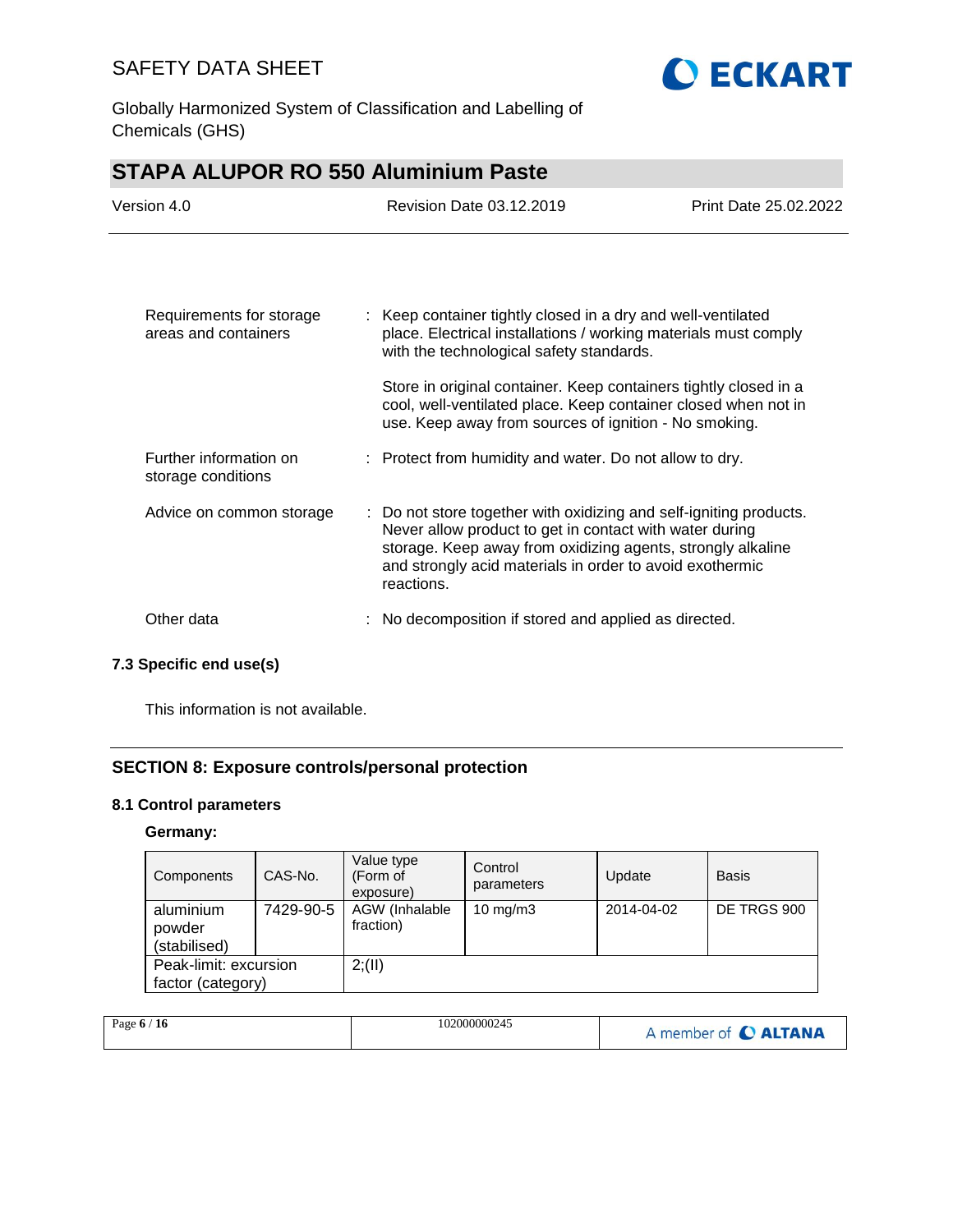

Globally Harmonized System of Classification and Labelling of Chemicals (GHS)

# **STAPA ALUPOR RO 550 Aluminium Paste**

| Version 4.0 |
|-------------|
|-------------|

Revision Date 03.12.2019 Print Date 25.02.2022

| Further information                        |           | Commission for dangerous substances Senate commission for the<br>review of compounds at the work place dangerous for the health<br>(MAK-commission).                                                                                    |                                                                                                                                                                                                                                                              |            |             |  |
|--------------------------------------------|-----------|-----------------------------------------------------------------------------------------------------------------------------------------------------------------------------------------------------------------------------------------|--------------------------------------------------------------------------------------------------------------------------------------------------------------------------------------------------------------------------------------------------------------|------------|-------------|--|
| aluminium<br>powder<br>(stabilised)        | 7429-90-5 | AGW (Alveolate<br>fraction)                                                                                                                                                                                                             | 1,25 mg/m3                                                                                                                                                                                                                                                   | 2014-04-02 | DE TRGS 900 |  |
| Peak-limit: excursion<br>factor (category) |           | 2; (II)                                                                                                                                                                                                                                 |                                                                                                                                                                                                                                                              |            |             |  |
| Further information                        |           | (MAK-commission).                                                                                                                                                                                                                       | Commission for dangerous substances Senate commission for the<br>review of compounds at the work place dangerous for the health                                                                                                                              |            |             |  |
| $2,2' -$<br>oxybisethano                   | 111-46-6  | <b>AGW</b>                                                                                                                                                                                                                              | 10 ppm<br>44 mg/m3                                                                                                                                                                                                                                           | 2008-06-01 | DE TRGS 900 |  |
| Peak-limit: excursion<br>factor (category) |           | 4(11)                                                                                                                                                                                                                                   |                                                                                                                                                                                                                                                              |            |             |  |
| Further information                        |           | Senate commission for the review of compounds at the work<br>place dangerous for the health (MAK-commission). When there is<br>compliance with the OEL and biological tolerance values, there is<br>no risk of harming the unborn child |                                                                                                                                                                                                                                                              |            |             |  |
| $2,2' -$<br>oxybisethano                   | 111-46-6  | AGW (Vapour<br>and aerosols)                                                                                                                                                                                                            | 10 ppm<br>44 mg/m3                                                                                                                                                                                                                                           | 2013-09-19 | DE TRGS 900 |  |
| Peak-limit: excursion<br>factor (category) |           | 4(11)                                                                                                                                                                                                                                   |                                                                                                                                                                                                                                                              |            |             |  |
| Further information                        |           | child                                                                                                                                                                                                                                   | Senate commission for the review of compounds at the work<br>place dangerous for the health (MAK-commission). Sum of vapor<br>and aerosols. When there is compliance with the OEL and<br>biological tolerance values, there is no risk of harming the unborn |            |             |  |

#### **8.2 Exposure controls**

### **Personal protective equipment**

| Page 7 / 16 | 102000000245 | A member of C ALTANA |
|-------------|--------------|----------------------|
|-------------|--------------|----------------------|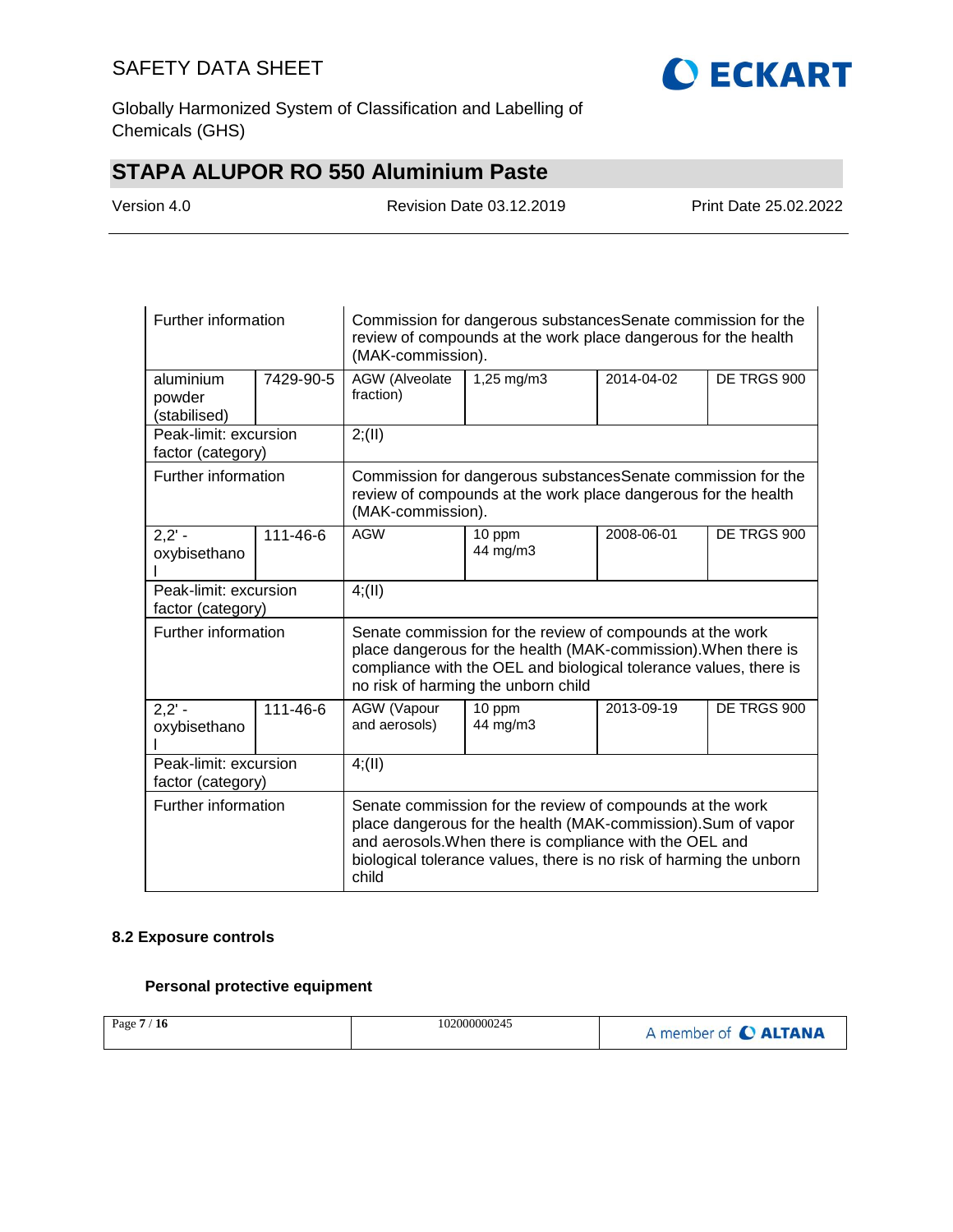

Globally Harmonized System of Classification and Labelling of Chemicals (GHS)

# **STAPA ALUPOR RO 550 Aluminium Paste**

| Version 4.0                 | Revision Date 03.12.2019                                                                                                                                                                                                                                                                                                                                                                                                                                                                                                                                                                                                                                                                                                                                                                                           | Print Date 25.02.2022 |
|-----------------------------|--------------------------------------------------------------------------------------------------------------------------------------------------------------------------------------------------------------------------------------------------------------------------------------------------------------------------------------------------------------------------------------------------------------------------------------------------------------------------------------------------------------------------------------------------------------------------------------------------------------------------------------------------------------------------------------------------------------------------------------------------------------------------------------------------------------------|-----------------------|
| Eye protection              | Eye wash bottle with pure water                                                                                                                                                                                                                                                                                                                                                                                                                                                                                                                                                                                                                                                                                                                                                                                    |                       |
|                             |                                                                                                                                                                                                                                                                                                                                                                                                                                                                                                                                                                                                                                                                                                                                                                                                                    |                       |
| Hand protection<br>Material | Solvent-resistant gloves                                                                                                                                                                                                                                                                                                                                                                                                                                                                                                                                                                                                                                                                                                                                                                                           |                       |
|                             |                                                                                                                                                                                                                                                                                                                                                                                                                                                                                                                                                                                                                                                                                                                                                                                                                    |                       |
| Remarks                     | Take note of the information given by the producer concerning<br>permeability and break through times, and of special<br>workplace conditions (mechanical strain, duration of contact).<br>The exact break through time can be obtained from the<br>protective glove producer and this has to be observed.<br>Please observe the instructions regarding permeability and<br>breakthrough time which are provided by the supplier of the<br>gloves. Also take into consideration the specific local<br>conditions under which the product is used, such as the<br>danger of cuts, abrasion, and the contact time.<br>Recommended preventive skin protection<br>Skin should be washed after contact.<br>The suitability for a specific workplace should be discussed<br>with the producers of the protective gloves. |                       |
|                             | The suitability for a specific workplace should be discussed<br>with the producers of the protective gloves.                                                                                                                                                                                                                                                                                                                                                                                                                                                                                                                                                                                                                                                                                                       |                       |
| Skin and body protection    | Long sleeved clothing<br>Safety shoes<br>Choose body protection according to the amount and<br>concentration of the dangerous substance at the work place.<br>Choose body protection according to the amount and<br>concentration of the dangerous substance at the work place.                                                                                                                                                                                                                                                                                                                                                                                                                                                                                                                                    |                       |
| Respiratory protection      | Use suitable breathing protection if workplace concentration<br>requires.                                                                                                                                                                                                                                                                                                                                                                                                                                                                                                                                                                                                                                                                                                                                          |                       |
| Page 8 / 16                 | 102000000245                                                                                                                                                                                                                                                                                                                                                                                                                                                                                                                                                                                                                                                                                                                                                                                                       | A member of C ALTANA  |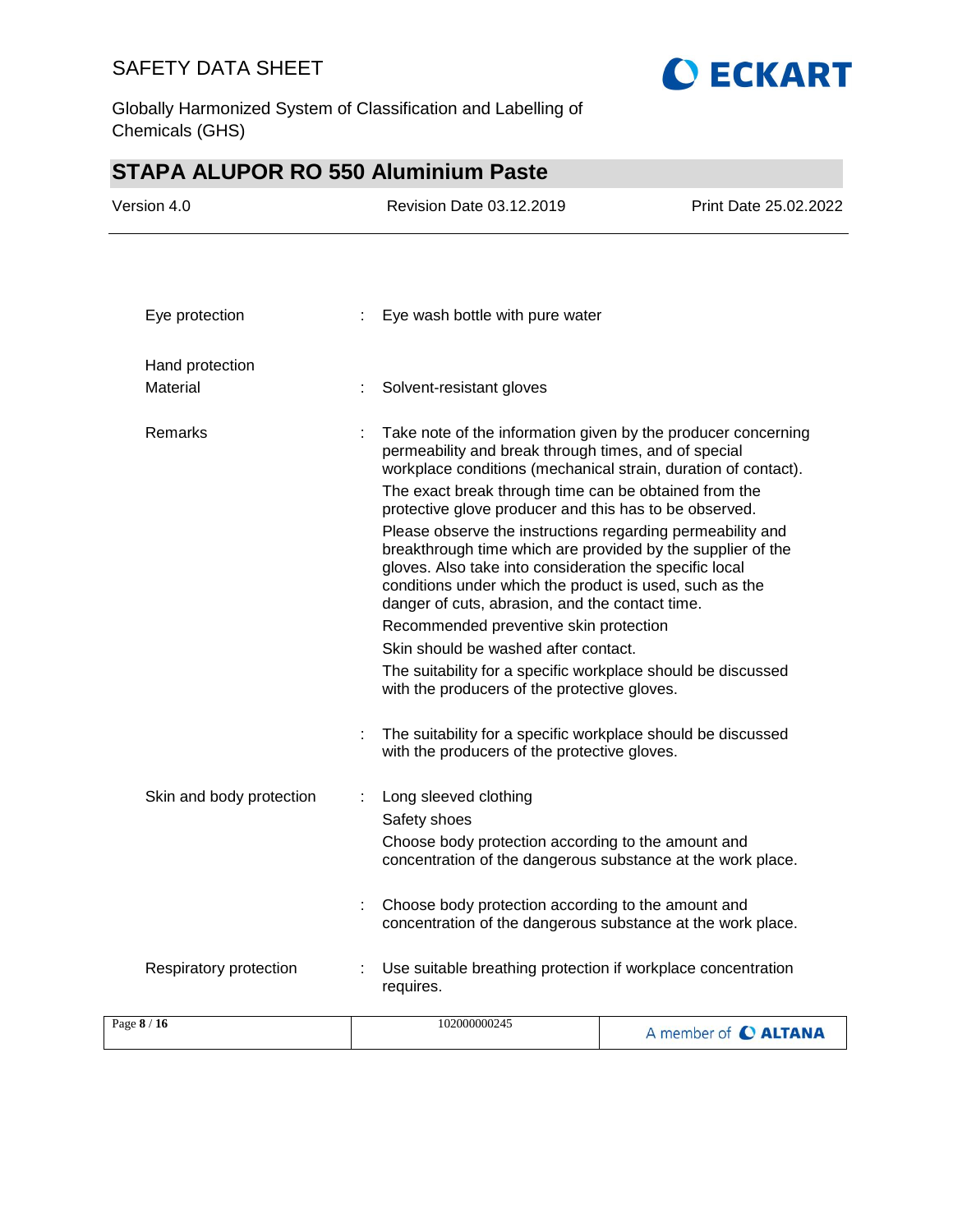

Globally Harmonized System of Classification and Labelling of Chemicals (GHS)

# **STAPA ALUPOR RO 550 Aluminium Paste**

| Version 4.0 | Revision Date 03.12.2019 | <b>Print Date 25.02.2022</b> |
|-------------|--------------------------|------------------------------|
|             |                          |                              |

#### **Environmental exposure controls**

| General advice | ÷. | Prevent further leakage or spillage if safe to do so.<br>If the product contaminates rivers and lakes or drains inform<br>respective authorities. |
|----------------|----|---------------------------------------------------------------------------------------------------------------------------------------------------|
|                | ÷  |                                                                                                                                                   |
| Water          | ٠  |                                                                                                                                                   |
|                | ÷. | The product should not be allowed to enter drains, water<br>courses or the soil.                                                                  |

### **SECTION 9: Physical and chemical properties**

#### **9.1 Information on basic physical and chemical properties**

| Appearance                  | : Pasty solid           |  |
|-----------------------------|-------------------------|--|
| Colour                      | : silver                |  |
| Odour                       | : characteristic        |  |
| рH                          | $:$ No data available   |  |
| Freezing point              | $:$ No data available   |  |
| Boiling point/boiling range | $:$ No data available   |  |
| Flash point                 | $:$ No data available   |  |
| <b>Bulk density</b>         | No data available<br>÷  |  |
| Flammability (solid, gas)   | Combustible Solids<br>÷ |  |
|                             |                         |  |
| Auto-flammability           | not auto-flammable      |  |
| Upper explosion limit       | No data available       |  |
|                             |                         |  |

| Page $9/16$<br>102000000245 | A member of C ALTANA |
|-----------------------------|----------------------|
|-----------------------------|----------------------|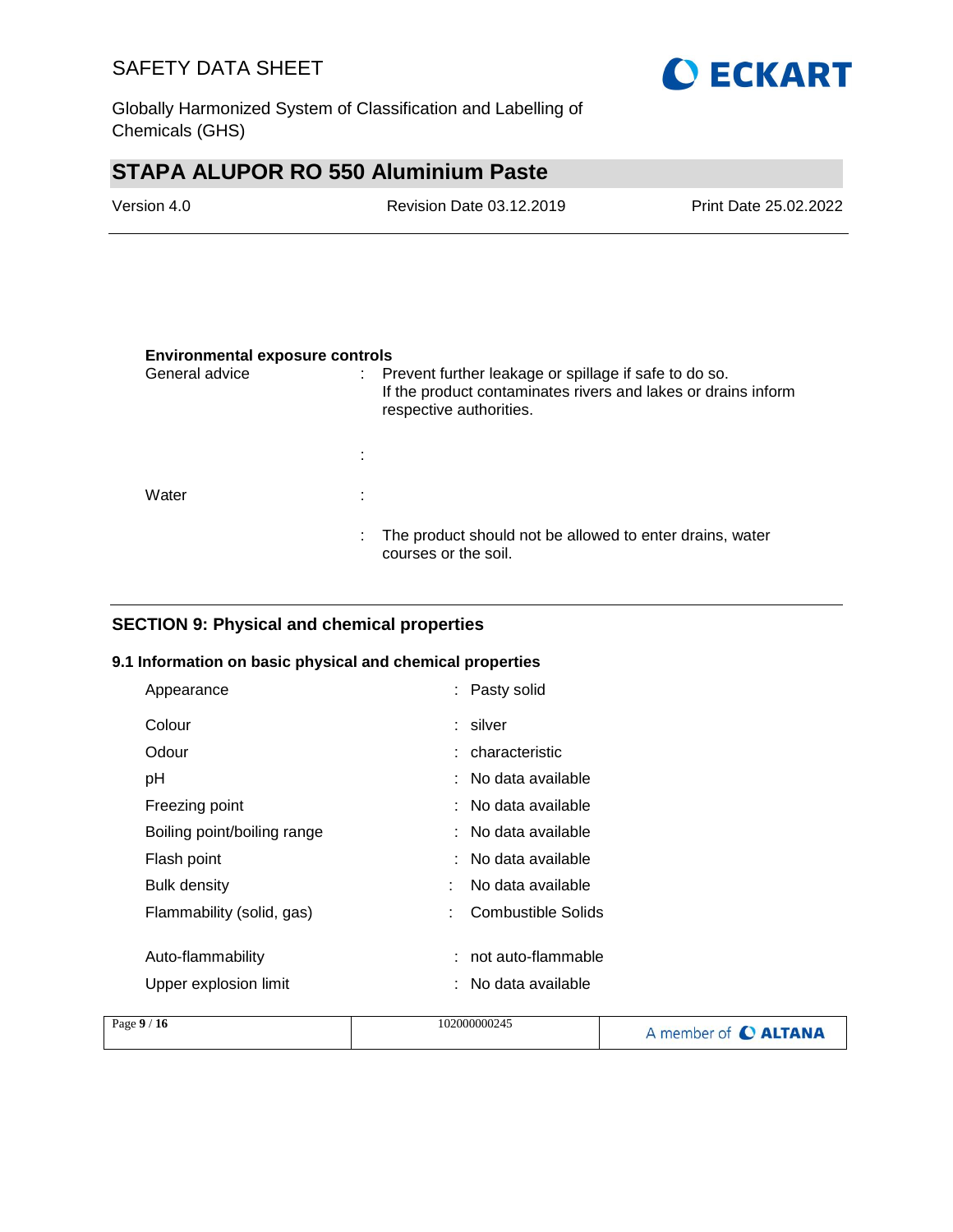

Globally Harmonized System of Classification and Labelling of Chemicals (GHS)

# **STAPA ALUPOR RO 550 Aluminium Paste**

| Version 4.0 | Revision Date 03.12.2019 | Print Date 25.02.2022 |
|-------------|--------------------------|-----------------------|
|             |                          |                       |

| Lower explosion limit                  | No data available     |
|----------------------------------------|-----------------------|
| Vapour pressure                        | No data available     |
| Density                                | :   No data available |
| Water solubility                       | No data available     |
| Miscibility with water                 | : immiscible          |
| Solubility in other solvents           | : No data available   |
| Partition coefficient: n-octanol/water | No data available     |
| Ignition temperature                   | No data available     |
| Thermal decomposition                  | :   No data available |
| Viscosity, dynamic                     | : No data available   |
| Viscosity, kinematic                   | No data available     |
| Flow time                              | : No data available   |
| Explosive properties                   | Not explosive         |

#### **9.2 Other information**

No data available

### **SECTION 10: Stability and reactivity**

#### **10.1 Reactivity**

No decomposition if stored and applied as directed.

#### **10.2 Chemical stability**

No decomposition if stored and applied as directed.

#### **10.3 Possibility of hazardous reactions**

| Hazardous reactions | : Reacts with alkalis, acids, halogenes and oxidizing agents.<br>Contact with acids and alkalis may release hydrogen.<br>Mixture reacts slowly with water resulting in evolution of<br>hydrogen. |                      |
|---------------------|--------------------------------------------------------------------------------------------------------------------------------------------------------------------------------------------------|----------------------|
| Page 10 / 16        | 102000000245                                                                                                                                                                                     | A member of C ALTANA |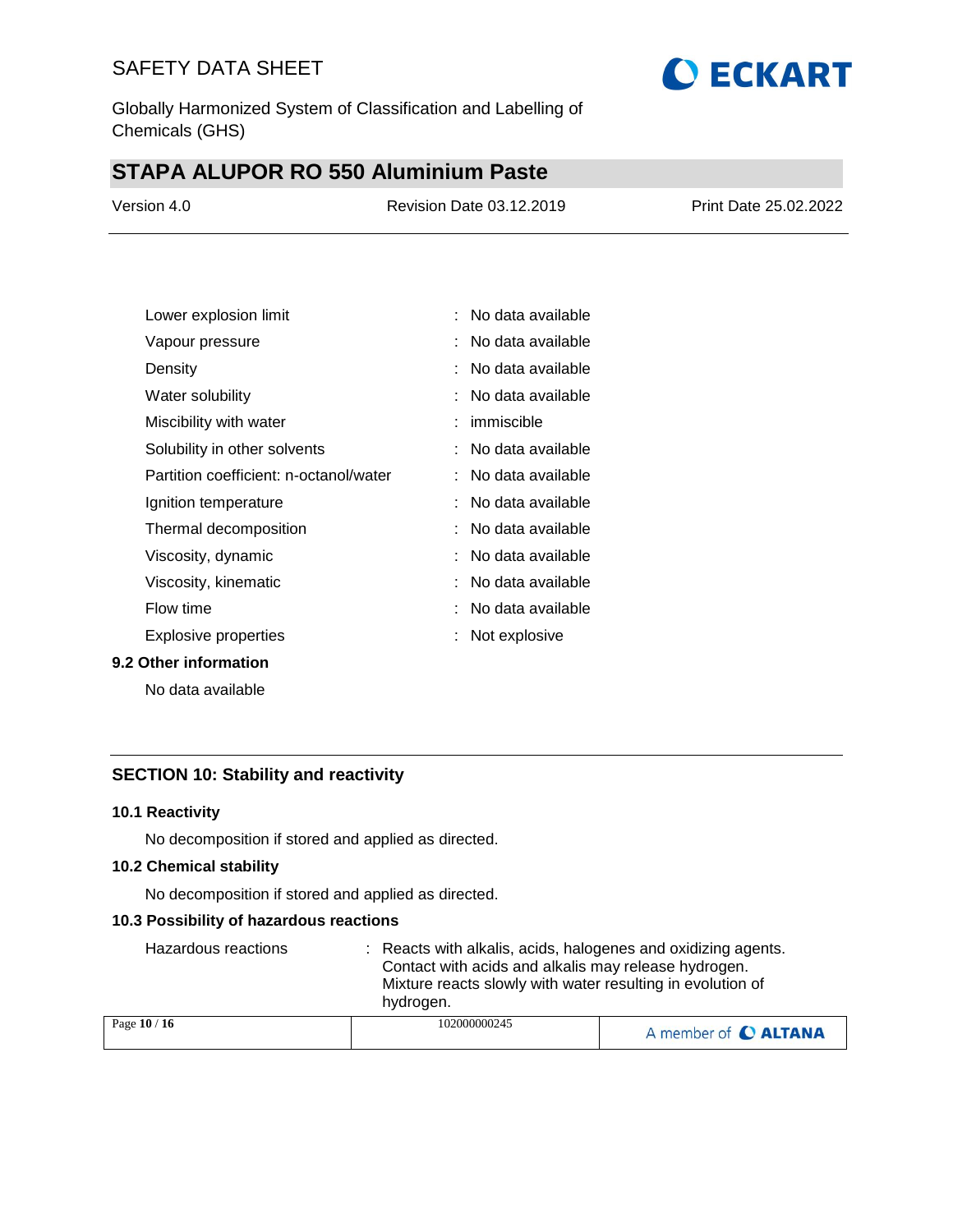

Globally Harmonized System of Classification and Labelling of Chemicals (GHS)

# **STAPA ALUPOR RO 550 Aluminium Paste**

| Version 4.0                                  | <b>Revision Date 03.12.2019</b>                                               | Print Date 25.02.2022 |
|----------------------------------------------|-------------------------------------------------------------------------------|-----------------------|
|                                              |                                                                               |                       |
|                                              | Vapour/air-mixtures are explosive at intense warming.                         |                       |
|                                              | Stable under recommended storage conditions.                                  |                       |
| 10.4 Conditions to avoid                     |                                                                               |                       |
| Conditions to avoid                          | Do not allow to dry.                                                          |                       |
|                                              | No data available                                                             |                       |
| 10.5 Incompatible materials                  |                                                                               |                       |
| Materials to avoid                           | $:$ Acids<br><b>Bases</b><br>Oxidizing agents<br>Highly halogenated compounds |                       |
| 10.6 Hazardous decomposition products        |                                                                               |                       |
| Hazardous decomposition<br>products          | : No data available                                                           |                       |
| Other information                            | : No data available                                                           |                       |
| <b>SECTION 11: Toxicological information</b> |                                                                               |                       |
| 11.1 Information on toxicological effects    |                                                                               |                       |
| <b>Acute toxicity</b>                        |                                                                               |                       |
| Components:                                  |                                                                               |                       |
| 2,2'-oxybisethanol:<br>Acute oral toxicity   | LD50 Humans: 1 120 mg/kg                                                      |                       |
| Acute inhalation toxicity                    | : Rat: $> 4.6$ mg/l                                                           |                       |
| Page 11 / 16                                 | 102000000245                                                                  | A member of C ALTANA  |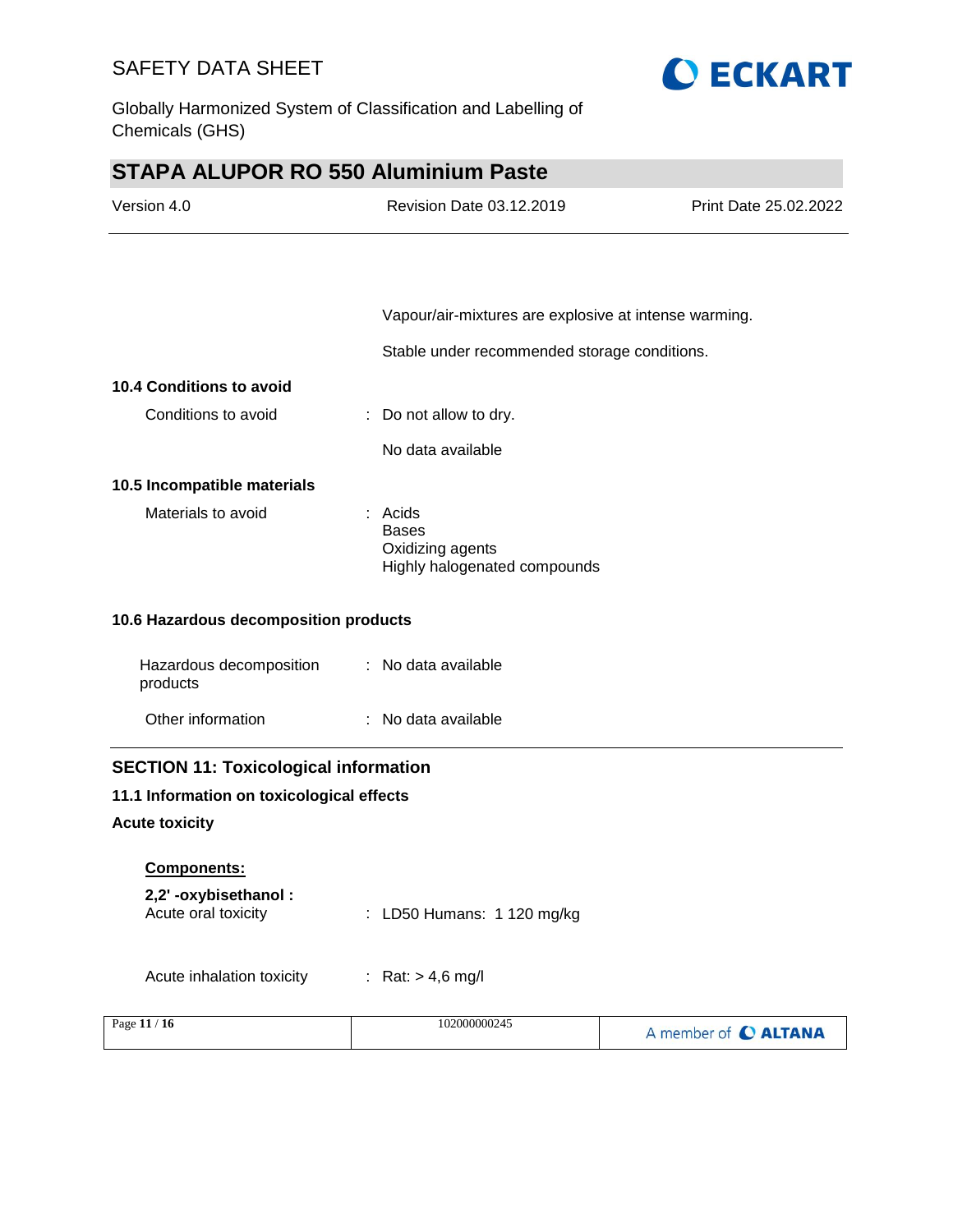

Globally Harmonized System of Classification and Labelling of Chemicals (GHS)

# **STAPA ALUPOR RO 550 Aluminium Paste**

| Version 4.0                               | Revision Date 03.12.2019    | Print Date 25.02.2022 |
|-------------------------------------------|-----------------------------|-----------------------|
|                                           |                             |                       |
|                                           | Exposure time: 4 h          |                       |
| Acute dermal toxicity                     | : LD50 Rabbit: 13 300 mg/kg |                       |
| <b>Skin corrosion/irritation</b>          |                             |                       |
| No data available                         |                             |                       |
| Serious eye damage/eye irritation         |                             |                       |
| No data available                         |                             |                       |
| Respiratory or skin sensitisation         |                             |                       |
| No data available                         |                             |                       |
| Carcinogenicity                           |                             |                       |
| No data available                         |                             |                       |
| <b>Toxicity to reproduction/fertility</b> |                             |                       |
| No data available                         |                             |                       |
| Reprod.Tox./Development/Teratogenicity    |                             |                       |
| No data available                         |                             |                       |
| <b>STOT - single exposure</b>             |                             |                       |
| No data available                         |                             |                       |
| <b>STOT - repeated exposure</b>           |                             |                       |
| No data available                         |                             |                       |
| Page 12 / 16                              | 102000000245                | A member of C ALTANA  |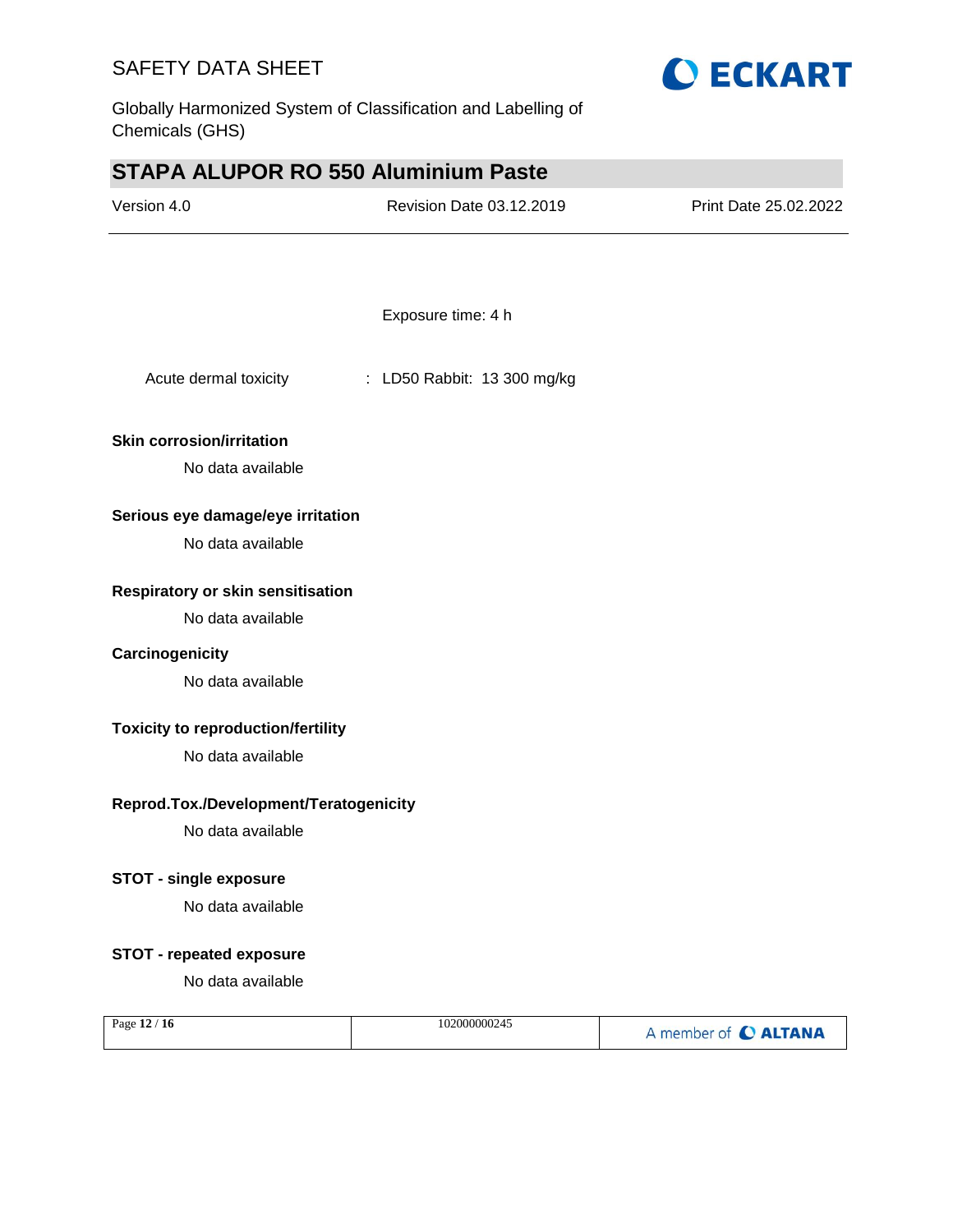

Globally Harmonized System of Classification and Labelling of Chemicals (GHS)

# **STAPA ALUPOR RO 550 Aluminium Paste**

| Version 4.0 | Revision Date 03.12.2019 | Print Date 25.02.2022 |
|-------------|--------------------------|-----------------------|
|             |                          |                       |

#### **Aspiration toxicity**

No data available

#### **Further information**

#### **Product**

No data available

### **SECTION 12: Ecological information**

#### **12.1 Toxicity**

No data available

### **12.2 Persistence and degradability**

No data available

#### **12.3 Bioaccumulative potential**

No data available

#### **12.4 Mobility in soil**

No data available

#### **12.5 Results of PBT and vPvB assessment**

No data available

#### **12.6 Other adverse effects**

| Page 13 / 16 | 102000000245 | A member of C ALTANA |
|--------------|--------------|----------------------|
|--------------|--------------|----------------------|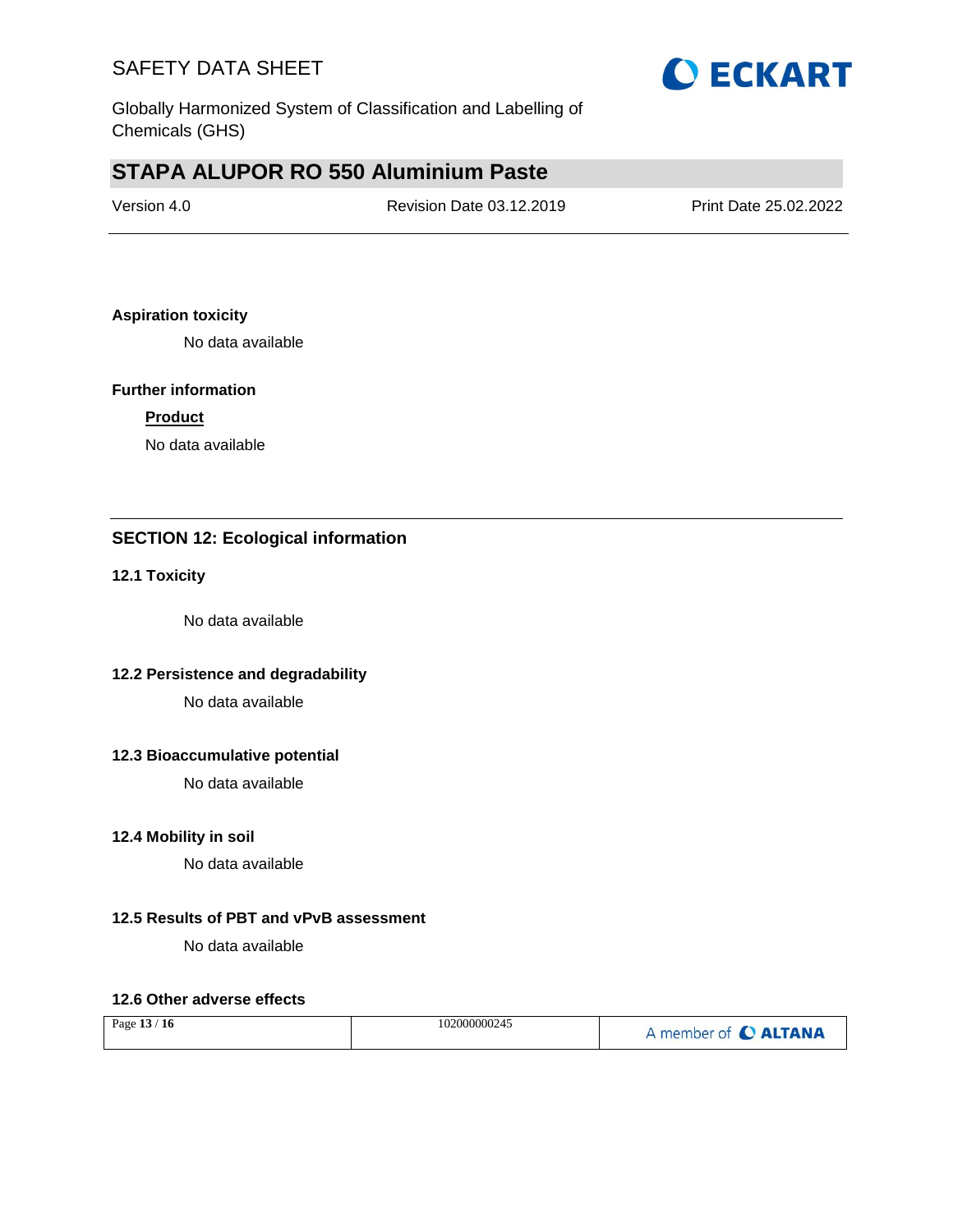

Globally Harmonized System of Classification and Labelling of Chemicals (GHS)

# **STAPA ALUPOR RO 550 Aluminium Paste**

| Version 4.0 | <b>Revision Date 03.12.2019</b> | <b>Print Date 25.02.2022</b> |
|-------------|---------------------------------|------------------------------|
|             |                                 |                              |

### **Product:**

Additional ecological information

: No data available

### **SECTION 13: Disposal considerations**

#### **13.1 Waste treatment methods**

| Product                | : Do not dispose of waste into sewer.<br>Do not contaminate ponds, waterways or ditches with<br>chemical or used container.<br>Send to a licensed waste management company. |
|------------------------|-----------------------------------------------------------------------------------------------------------------------------------------------------------------------------|
| Contaminated packaging | : Empty remaining contents.<br>Dispose of as unused product.<br>Do not re-use empty containers.                                                                             |

### **SECTION 14: Transport information**

- **14.1 UN number**
- **14.2 Proper shipping name**
- **14.3 Transport hazard class**
- **14.4 Packing group**
- **14.5 Environmental hazards**

### **14.6 Special precautions for user**

| Page 14 / 16 | 102000000245 | A member of C ALTANA |
|--------------|--------------|----------------------|
|              |              |                      |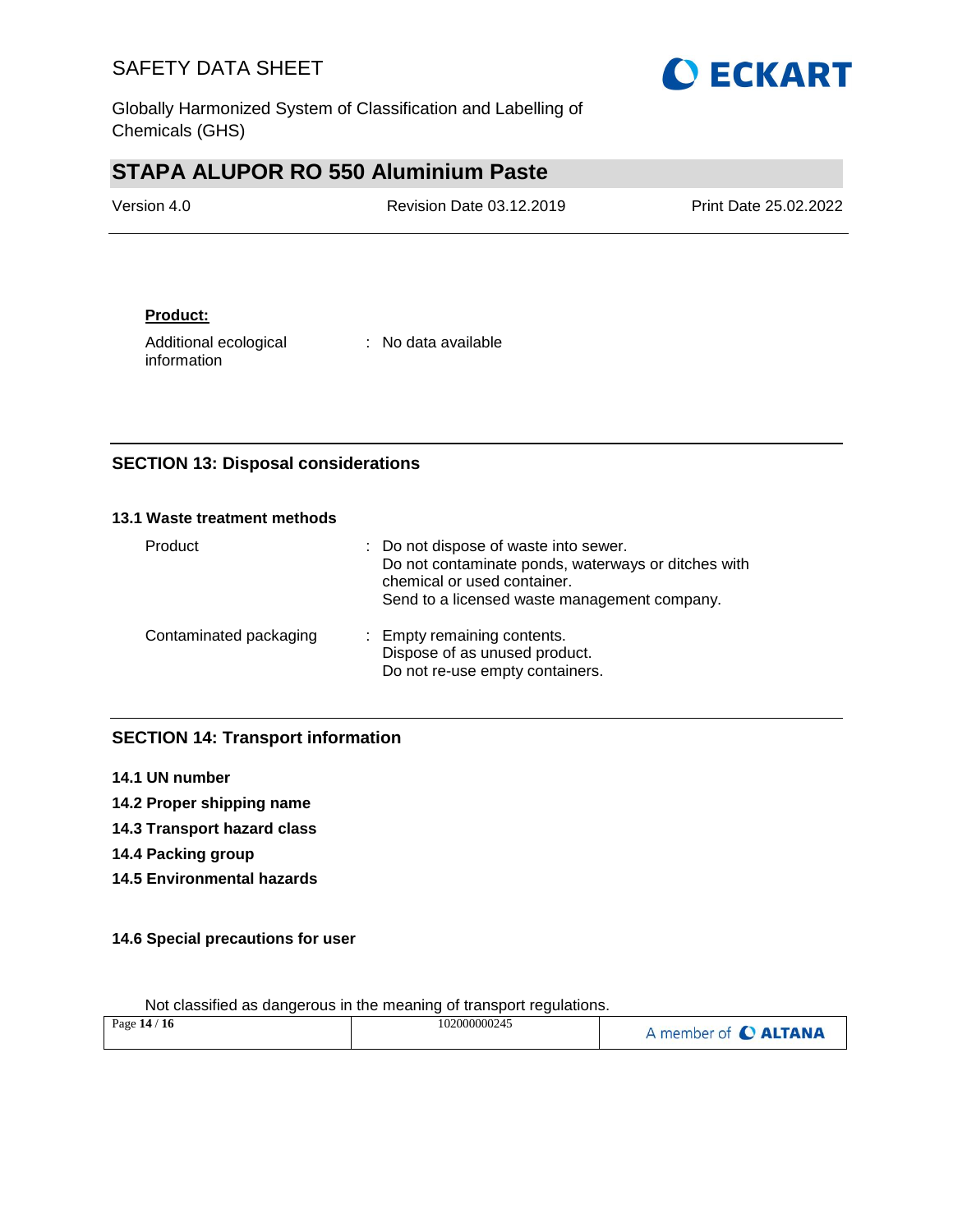

# **STAPA ALUPOR RO 550 Aluminium Paste**

| Version 4.0 | Revision Date 03.12.2019 | Print Date 25.02.2022 |
|-------------|--------------------------|-----------------------|
|             |                          |                       |

#### **14.7 Transport in bulk according to Annex II of MARPOL 73/78 and the IBC Code**

No data available

#### **SECTION 15: Regulatory information**

#### **15.1 Safety, health and environmental regulations/legislation specific for the substance or mixture**

| <b>Prohibition/Restriction</b><br>REACH - Candidate List of Substances of Very High<br>Concern for Authorisation (Article 59). | : Not applicable |
|--------------------------------------------------------------------------------------------------------------------------------|------------------|
| <b>Prohibition/Restriction</b><br>Regulation (EC) No 1005/2009 on substances that<br>deplete the ozone layer                   | : Not applicable |
| <b>Prohibition/Restriction</b><br>Regulation (EC) No 850/2004 on persistent organic<br>pollutants                              | : Not applicable |

#### **15.2 Chemical safety assessment**

No data available

### **SECTION 16: Other information**

#### **Full text of H-Statements**

| H <sub>228</sub> | : Flammable solid.      |
|------------------|-------------------------|
| H <sub>302</sub> | : Harmful if swallowed. |

| Page $15/$<br>ี 16 | 102000000245 | A member of C ALTANA |
|--------------------|--------------|----------------------|
|--------------------|--------------|----------------------|